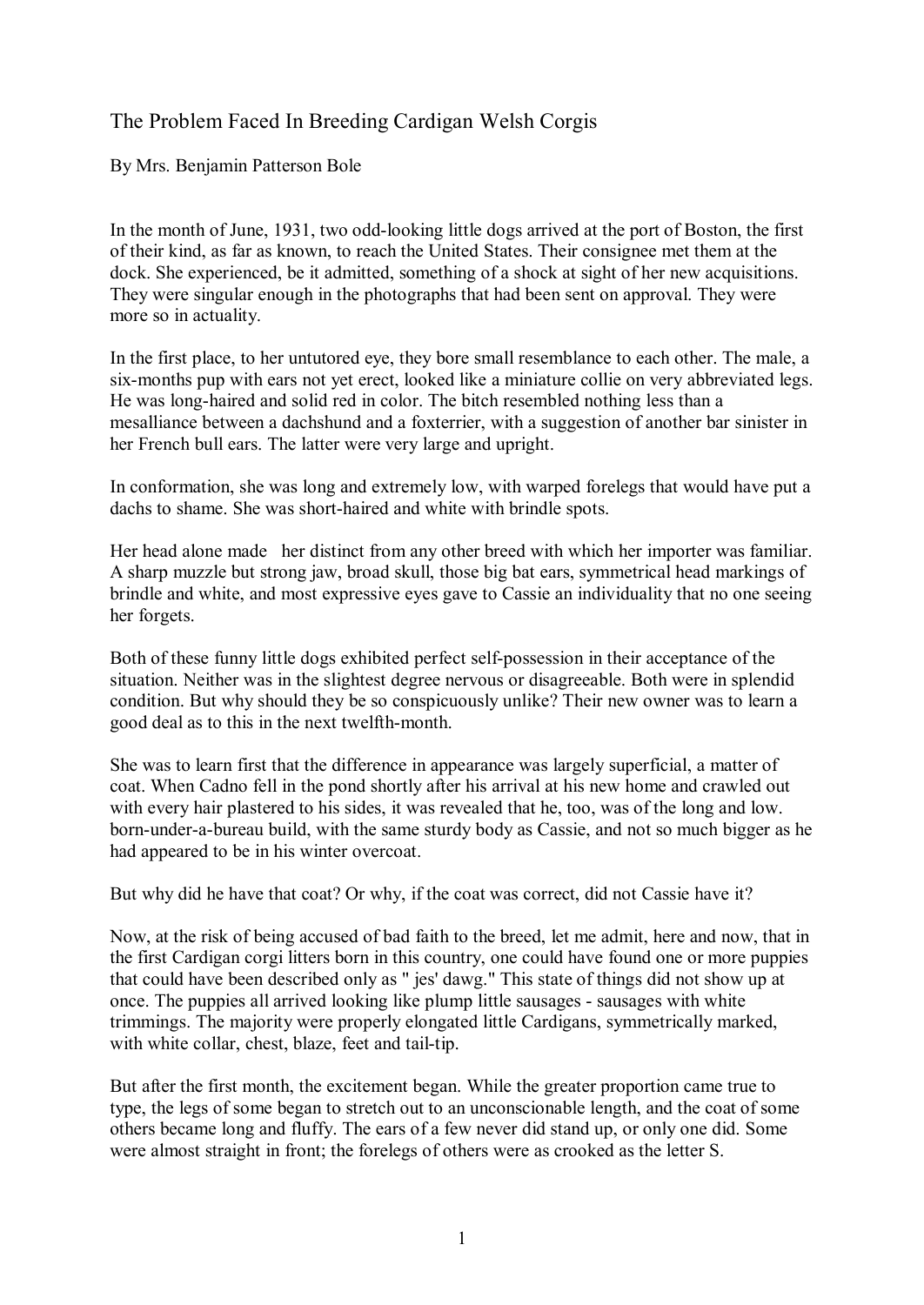Their owners reluctantly decided that the Cardigan corgi was far from an established breed. But they had been told it was an old breed, a very old breed. They had selected this one of the two varieties because they had heard that it was the real corgi, the original, old farm dog of Wales. Something was amiss.

If you have read W. Lloyd-Thomas's article on the Cardigan Welsh corgi in the October and November, 1935, numbers of the *Gazette* you will recall his statement that the Cardigan corgi, one of the oldest dogs in Great Britain, had almost died out even in its home country, Wales. The corgi had been a general purpose dog. He had to be turnspit, shepherd dog, hunting dog, a "handy Andy" around the farm.

But as time went on, newer breeds began to filter into the district. The later comers, sheep dogs, terriers, hounds and other sporting dogs - special breeds for special purposes - made stiff competition for our little all 'round athlete. Also, intentionally or accidentally, the corgi was crossed with the newcomers.

In Cardiganshire, he happened to be crossed with the Welsh sheepdog, and other herding dogs; in Pembrokeshire with quite different breeds. This accounts for there being two accepted types today. But even those that claim that the Cardigan is the nearest to the original corgi, agree that he had almost disappeared from the islands, and only in a few places, notably in Cardiganshire, did the stock remain in anything like its original purity.

Fortunately there were those who knew his history, and who decided that before it was too late, something should be done to save this interesting and useful little farm hand from extinction. The best dogs and bitches, those most nearly resembling the original type were picked up on farms where they still survived, and systematical breeding of corgis was begun.

Because the corgi is of such ancient lineage, his type will persist even after a violent outcross. While in many Cardigan litters today there may still appear an occasional long-legged, straight-legged, or long-haired puppy, by far the greater number will come true to type.

Recent litters are as even a lot as could be asked for in any breed. So it is simply a question of time, patience, and the careful selection of the right individuals for breeding stock before the sports are entirely eliminated, and the Cardigan is re-established, permanently in its early form.

The problem is to do this without sacrificing the dog's wonderful virility, intelligence, and courage. To retain these most desirable features but to bring the breed back to a standard of perfection in physical type, is a challenge. Personally, I find this more exciting than raising some other breed which comes so uniform that the puppies might be ground out of a hopper.

A difficulty on this side of the water has been the question of whose advice to follow. One British authority writes urging that only red dogs and bitches be used for breeding. Another states that red is proof of Pembroke blood, that the original Cardigan corgi might be brindle, brown, gold, tri-color, merle, but never carrotty red. Some Welsh breeders argue for small dogs, very low to ground. Another is dead against small dogs, claiming that the early corgi weighed upwards of 30 pounds with heavy bone, big brisket, thick neck.

One statement by a Welsh authority provoked skepticism. This was to the effect that true Cardigan personality calmness of temperament, quiet courage, and radiant charm was to be found to a greater degree in the low-hung, thick-set individuals. It may be no more than mere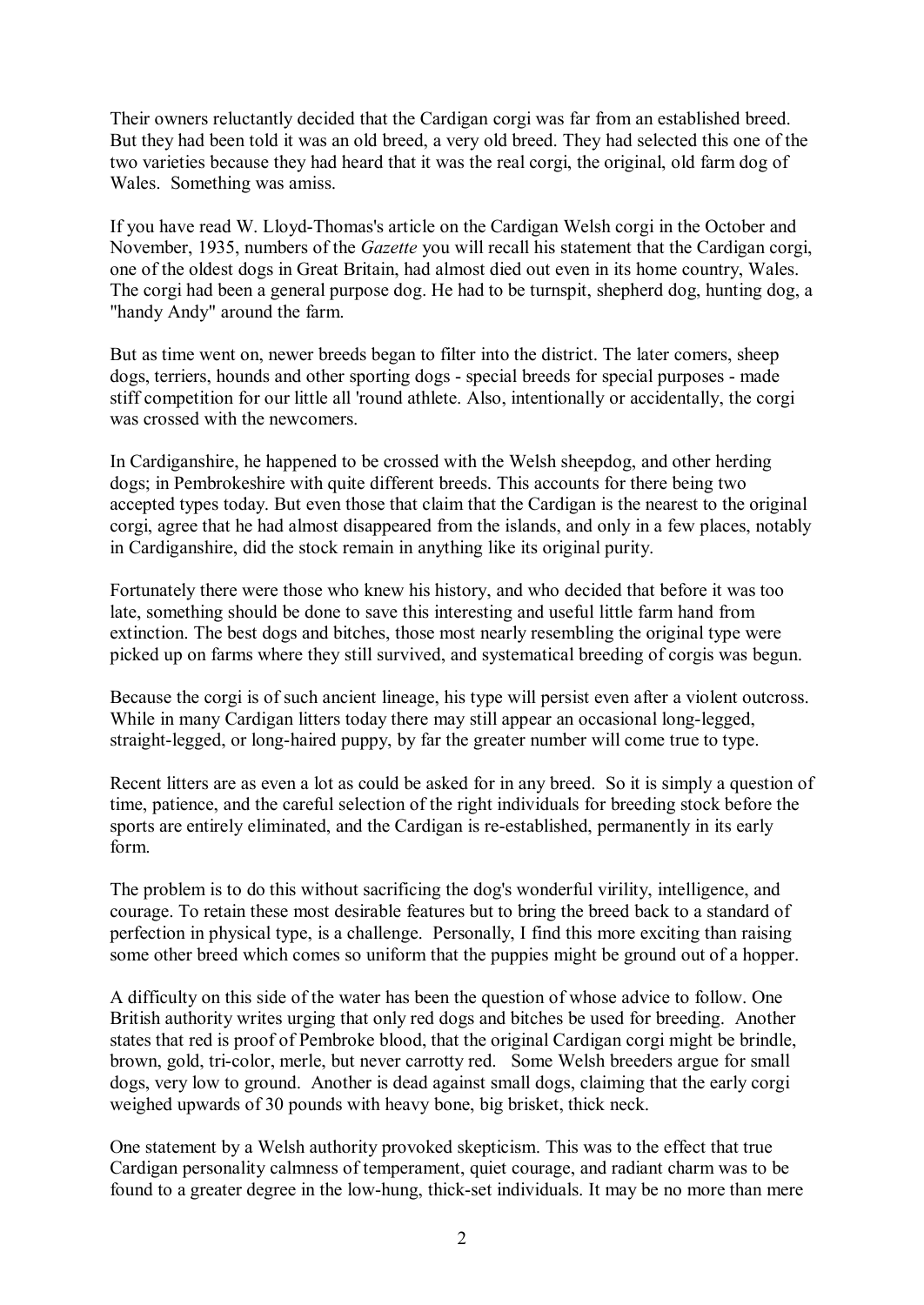coincidence, but so far this has been almost universally true. The long and heavier bodied dogs are the ones without nerves. They do not yap or snap. They do not lose their heads. They have eminently good sense.

But let me make a statement that may be considered by Cardigan devotees as rank disloyalty. I have imported both Cardigans and Pembrokes, and while my experience with the latter was not successful, I believe it to be due to my misfortune in not receiving good stock. Both types make delightful and interesting companions. There is no reason why the two kinds should not prosper and increase in the United States.

It is simply a question of what type of dog one prefers. If you like a terrier type, get a Pembroke. If you want a dog that is unlike any other, get a Cardigan. I went in for Cardigans for three reasons: First, because the idea of having a dog that looked like a fox appealed to me, and I couldn't see how a tailless dog could look like a fox. Secondly, because I had been told the Cardigan was closest to the original corgi. Thirdly, just because it was different.

And once having known these great little dogs, one could never desert them for any other. They have a charm that is all their own. Good companions at home, they are unfailing good sports on a walk in the field. Such enthusiastic hunters as they are of rabbits, chipmunks, rats, field-mice, moles – but never birds!

When old Cassie met her first woodchuck, almost as large as herself, she tackled it on the instant, and never desisted till there was a very dead chuck.

Another story of Cassie will give an idea of the grit of this old bitch. Within a few weeks after her arrival in this country, while on a walk across a pasture with the son of the house, five cows started for her. Did she retreat? She did not! Instead, she turned and faced the herd, tail, ears and hackles up.

When the foremost cow was almost upon her, head and horns lowered for action, Cassie sprang forward, and fastened her teeth in the cow's nose. The startled animal stopped, backed, and wheeled. But not till Cassie had gauged her landing, did she drop off. Not even then did she run away. She withdrew sedately, very wroth, but unperturbed. Another incident relative to Cassie's perspicacity. She and the little bitch Megan, being house dogs, occupy twin beds in a corner of the cellar. Megan was carrying puppies, and her owner miscalculated the day they were due, so she had not yet transferred her to the maternity ward. In the middle of the night, Cassie was heard barking excitedly at the top of the cellar stairs. Investigation of the trouble showed that Megan had already produced one puppy, and Cassie decided someone should know about it. As soon as the family were duly informed of the event, she retired to bed again and to sleep.

This little bitch, Megan, is death on thunderstorms. At every peal, she rushes forth and barks furiously under some tall tree, convinced unquestionably that there is a squirrel-genie hidden in the branches responsible for the unearthly noise. At the age of eight months, she once started to swim across a big pond, got caught in the lily-pads, and just managed to struggle through, dropping exhausted on the bank when she reached it. But while she learned by this to avoid water lilies, she still goes in whenever so inclined.

Still another bitch, Brenig Beauty, stepped jauntily out of her crate at the railway station on her first arrival, and instantly defied a huge approaching truck to draw up to the baggage platform.